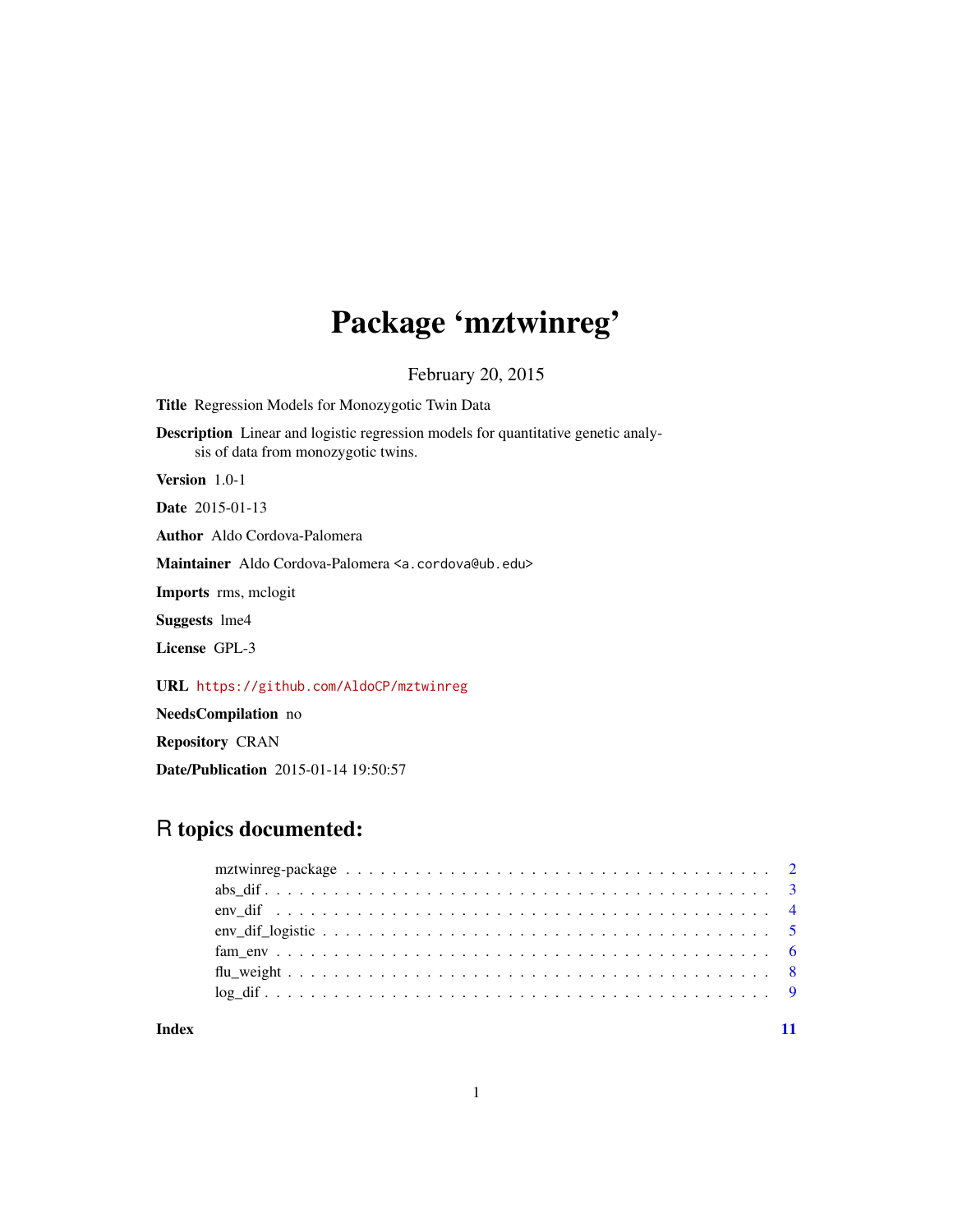<span id="page-1-0"></span>

#### Description

Linear and logistic regression models for quantitative genetic analysis of data from monozygotic twins

#### Details

|          | Package: mztwinreg        |
|----------|---------------------------|
| Type:    | Package                   |
| Version: | 1.0                       |
| Date:    | 2015-01-13                |
| License: | What license is it under? |

This package implements a number of functions to perform different linear and logistic regression models of data from monozygotic twins. Examples include the variability gene approach by Berg, K. (1994), the Epigenetic Epidemilogy model by Tan, Q. (2013)., and the conventional approaches of Carlin, J. B. et al. (1994).

#### Author(s)

Aldo Cordova-Palomera

Maintainer: Aldo Cordova-Palomera <a.cordova@ub.edu>

#### References

Berg, K. (1994). Gene-environment interaction: variability gene concept. In Genetic factors in coronary heart disease (pp. 373-383). Springer Netherlands.

Carlin, J. B., Gurrin, L. C., Sterne, J. A., Morley, R., & Dwyer, T. (2005). Regression models for twin studies: a critical review. International Journal of Epidemiology, 34(5), 1089-1099.

Cordova-Palomera, A., Alemany, S., Fatjo-Vilas, M., Goldberg, X., Leza, J. C., Gonzalez-Pinto, A., Nenadic, I., & Fananas, L. (2014). Birth Weight, Working Memory and Epigenetic Signatures in IGF2 and Related Genes: A MZ Twin Study. PloS one, 9(8), e103639.

Cordova-Palomera, A., Fatjo-Vilas, M., Kebir, O., Gasto, C., Krebs, M. O., & Fananas, L. (2014). Polymorphic variation in the epigenetic gene DNMT3B modulates the environmental impact on cognitive ability: A twin study. European Psychiatry.

Tan, Q. (2013). Epigenetic Epidemiology of Complex Diseases Using Twins. Medical Epigenetics, 1(1), 46-51.

Tan, Q., Frost, M., Heijmans, B. T., von Bornemann Hjelmborg, J., Tobi, E. W., Christensen, K., & Christiansen, L. (2014). Epigenetic signature of birth weight discordance in adult twins. BMC genomics, 15(1), 1062.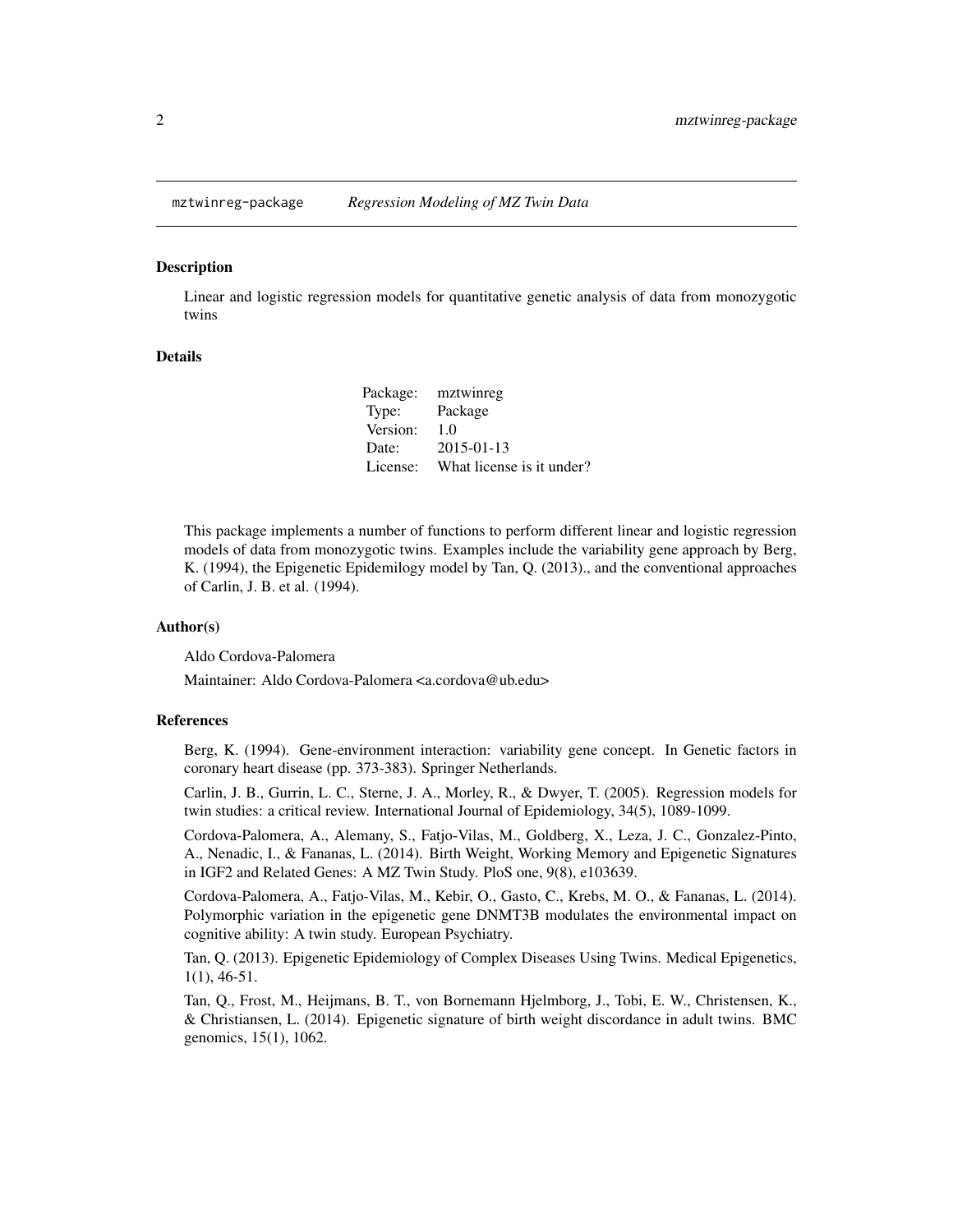<span id="page-2-0"></span>

## Description

Regression models to test whether the intrapair phenotypic differences are due to factors that are identical for both co-twins (i.e., a genotype). It is based on the work on "variability genes", by Berg, K. (1994).

#### Usage

```
abs_dif(formula, regression = "linear", data, ...)
```
#### Arguments

| formula    | an object of class formula (or one that can be coerced to that class): a symbolic<br>description of the model to be fitted. See formula. |  |
|------------|------------------------------------------------------------------------------------------------------------------------------------------|--|
| regression | the type of regression model to be fitted. Use either 'linear' (default) or<br>'logistic'.                                               |  |
| data       | a data frame containing the variables in the model.                                                                                      |  |
| $\cdots$   | additional arguments to be passed to either ols (linear regression) or lrm (logis-<br>tic model), from the rms package.                  |  |

## Details

Inspired by the "variability gene" concept by Berg, K. (1994), these regression models (linear and logistic) allow determining whether a pair-level variable (i.e., a genotype, which is identical for both co-twins). Further usage details are explained by Cordova-Palomera, A. et al. (2014).

#### Value

abs\_dif returns an object of [class](#page-0-0) "rms", along with either c("ols", "lm") (linear models) or c("lrm", "glm") (logistic models).

#### Author(s)

Inspired by Berg (1994). Developed by Aldo Cordova-Palomera. See Cordova-Palomera et al. (2014).

### References

Berg, K. (1994). Gene-environment interaction: variability gene concept. In Genetic factors in coronary heart disease (pp. 373-383). Springer Netherlands.

Cordova-Palomera, A., Fatjo-Vilas, M., Kebir, O., Gasto, C., Krebs, M. O., & Fananas, L. (2014). Polymorphic variation in the epigenetic gene DNMT3B modulates the environmental impact on cognitive ability: A twin study. European Psychiatry.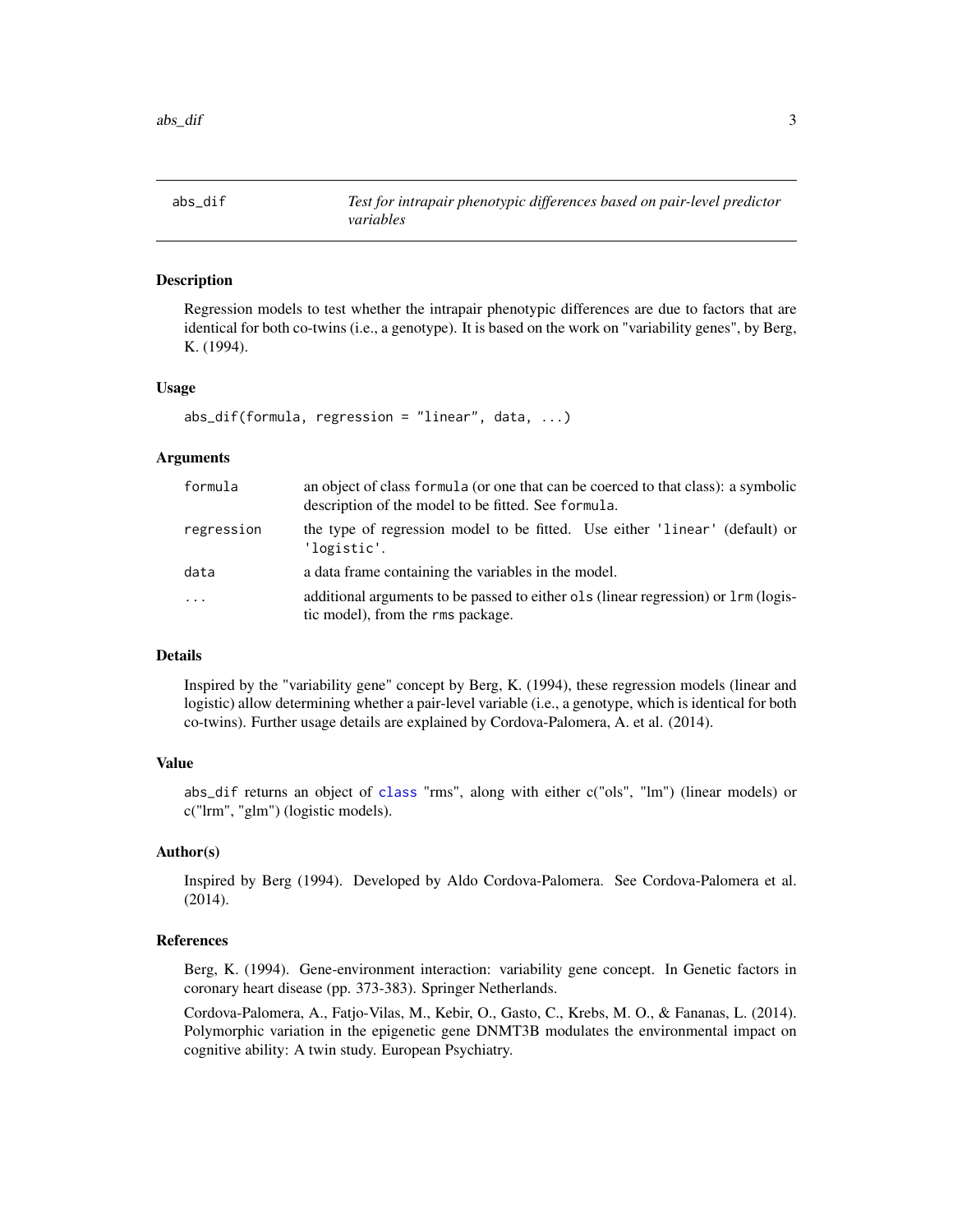#### See Also

[rms](#page-0-0), [ols](#page-0-0), [lrm](#page-0-0)

## Examples

data(flu\_weight)

```
# The linear regression below tests whether the intrapair differences in
# DNA methylation (outcome) depend on pair-specific variables such as gender,
# age or both.
# The conceptual justification of the working hypothesis is partly inspired
# by Fraga, M. F., et al. (2005) Proceedings of the National Academy of
# Sciences of the United States of America, 102(30), 10604-10609.
(variability_linear <- abs_dif(DNAmeth ~ Gender + Age, data=flu_weight, regression='linear'))
# The logistic regression below tests whether or not there was an
# increased/decreased rate of phenotypic differences in flu liability during
# childhood in males, compared with females.
# Namely, it evaluates there were more intrapair differences in flu liability
# in one of the genders (male or female).
(variability_logistic <- abs_dif(FluChild ~ Gender, data=flu_weight, regression='logistic'))
```

| env dif | Test for intrapair phenotypic differences in an outcome based on |  |  |  |
|---------|------------------------------------------------------------------|--|--|--|
|         | intrapair-differences predictor variables                        |  |  |  |

#### Description

Linear regression model to test whether the intrapair differences in an outcome phenotype are due to intrapair differences in a predictor phenotype.

#### Usage

env\_dif(formula, data, ...)

#### Arguments

| formula                 | an object of class formula (or one that can be coerced to that class): a symbolic<br>description of the model to be fitted. See formula. |
|-------------------------|------------------------------------------------------------------------------------------------------------------------------------------|
| data                    | a data frame containing the variables in the model.                                                                                      |
| $\cdot$ $\cdot$ $\cdot$ | additional arguments to be passed to ols, from the rms package.                                                                          |

## Details

Inspired by the implementation of Carlin, J. B. et al. (1994), this linear regression model without intercept tests allows evaluating whether intrapair differences in one or more predictor variables are related to intrapair differences in the outcome.

<span id="page-3-0"></span>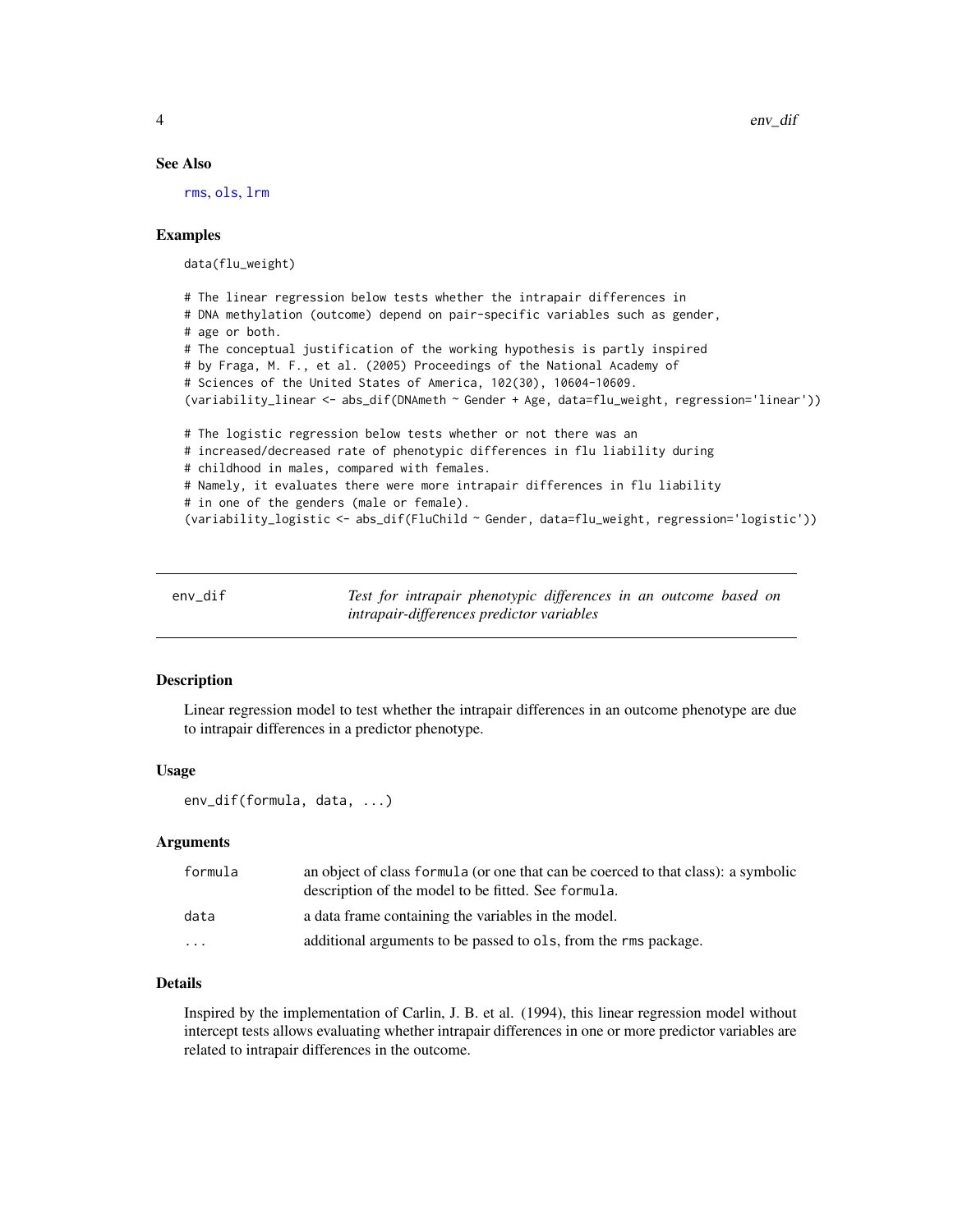## <span id="page-4-0"></span>Value

env\_dif returns an object of [class](#page-0-0) "lm".

#### Author(s)

Developed by Aldo Cordova-Palomera, following Carlin, J. B. et al. (1994).

## References

Carlin, J. B., Gurrin, L. C., Sterne, J. A., Morley, R., & Dwyer, T. (2005). Regression models for twin studies: a critical review. International Journal of Epidemiology, 34(5), 1089-1099.

#### See Also

[lm](#page-0-0)

## Examples

data(flu\_weight)

```
# The linear regression below tests whether the intrapair differences in weight
# (in kilograms) of a given twin-pair predict its intrapair differences in DNA
# methylation levels at a given genomic locus.
summary(unique_env_linear <- env_dif(DNAmeth ~ Weight, data=flu_weight))
```

| env_dif_logistic | Test for intrapair phenotypic differences in a binary outcome based on |
|------------------|------------------------------------------------------------------------|
|                  | <i>intrapair-differences predictor variables</i>                       |

## Description

Conditional logit model to test whether the intrapair differences in an outcome phenotype (binary variable) are due to intrapair differences in a predictor phenotype.

#### Usage

```
env_dif_logistic(formula, cluster = "default", data, ...)
```
#### Arguments

| formula                 | an object of class formula (or one that can be coerced to that class): a symbolic<br>description of the model to be fitted. See formula.      |
|-------------------------|-----------------------------------------------------------------------------------------------------------------------------------------------|
| cluster                 | a vector identifying the pairs in the sample. If not specified, the default value<br>assumes that twin pairs are introduced in adjacent rows. |
| data                    | a data frame containing the variables in the model.                                                                                           |
| $\cdot$ $\cdot$ $\cdot$ | additional arguments to be passed to morting the monometric package.                                                                          |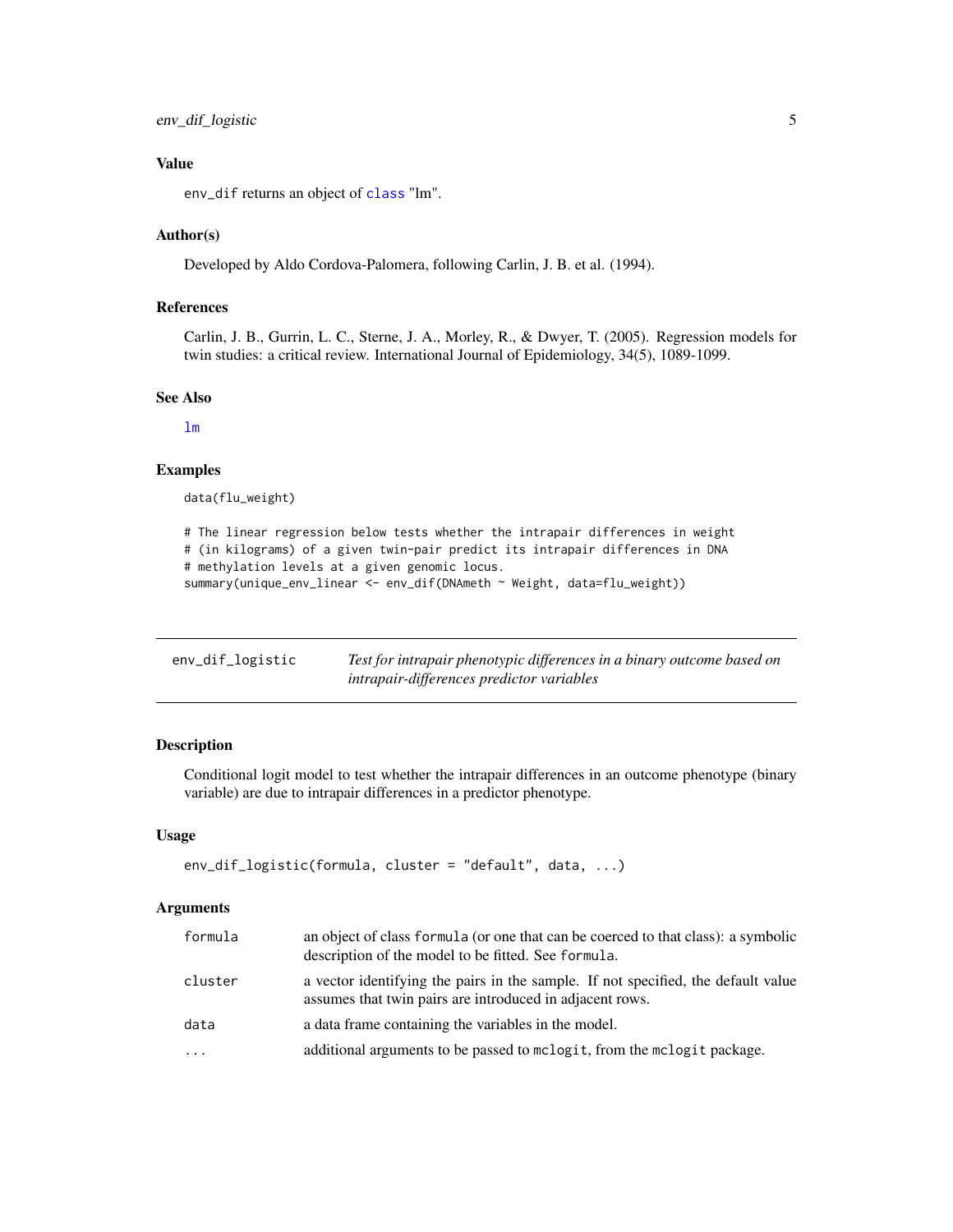#### <span id="page-5-0"></span>Details

This is an R implementation of some code proposed by Carlin, J. B. et al. (1994) for Stata.

Note that this conditional logit model -either in the original version by Carlin, J. B. et al. (1994) or in the current R scripts- is not widely used and may require improvements.

## Value

env\_dif\_logistic returns an object of [class](#page-0-0) c("mclogit", "lm").

#### Author(s)

Carlin, J. B. et al. (1994) proposed this model and implemented it in Stata. Aldo Cordova-Palomera adjusted the algorithm for R.

## References

Carlin, J. B., Gurrin, L. C., Sterne, J. A., Morley, R., & Dwyer, T. (2005). Regression models for twin studies: a critical review. International Journal of Epidemiology, 34(5), 1089-1099.

#### See Also

[mclogit](#page-0-0), [lm](#page-0-0), [lrm](#page-0-0)

#### Examples

data(flu\_weight)

```
# The linear regression below tests whether the intrapair differences in flu
# presence (binary outcome) of a given twin-pair are predicted by its
# differences in weight (in kilograms).
summary(unique_env_logistic <- env_dif_logistic(FluNow ~ Weight, data=flu_weight))
```
fam\_env *Linear and logistic regression models for familiar and unique environmental factors*

#### Description

This function implements linear and logistic regression models to test for the association between an outcome phenotype and both the familial (genes + shared environment) and the unique environmental influences on a predictor variable.

#### Usage

```
fam_env(formula, BbBw = NULL, regression = "linear", cluster = "default",
        adjust = "robcov", robcov_method = "huber", bootcov_B = 200, data, ...)
```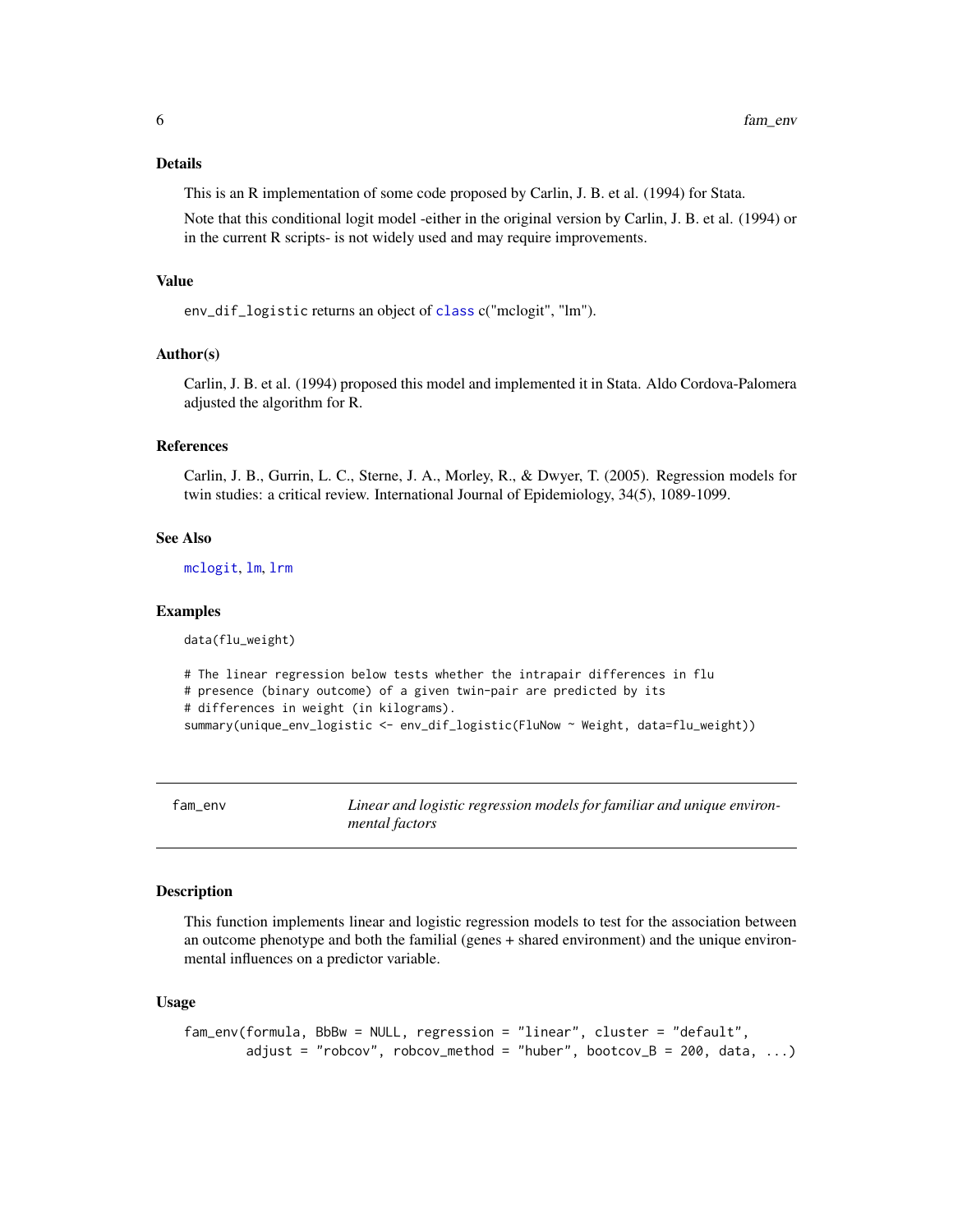#### <span id="page-6-0"></span>fam\_env 7

## Arguments

| formula       | an object of class formula (or one that can be coerced to that class): a symbolic<br>description of the model to be fitted. See formula.                                                                                                        |
|---------------|-------------------------------------------------------------------------------------------------------------------------------------------------------------------------------------------------------------------------------------------------|
| <b>BbBw</b>   | the name of the predictor variable(s) (already in formula) for which the familial<br>and the unique environmental influences are going to be evaluated.                                                                                         |
| regression    | the type of regression model to be fitted. Use either 'linear' (default) or<br>'logistic'.                                                                                                                                                      |
| cluster       | a vector identifying the pairs in the sample. If not specified, the default value<br>assumes that twin pairs are introduced in adjacent rows.                                                                                                   |
| adjust        | a method to adjust for correlated responses (heteroskedasticity) of twin pairs.<br>Use either 'robcov' (default) or 'bootcov'.                                                                                                                  |
| robcov_method | if adjust $=$ 'robcov' (default) is selected, it allows choosing a method to ad-<br>just the variance-covariance matrix. Use either 'huber' (default: Huber-White<br>sandwich estimator) or 'efron' (especially for small samples; see robcov). |
| bootcov_B     | if adjust $=$ 'bootcov' is selected, it allows specifying the number of boot-<br>strap repetitions to computes an estimate of the covariance matrix for a set of<br>regression coefficients.                                                    |
| data          | a data frame containing the variables in the model.                                                                                                                                                                                             |
| .             | additional arguments to be passed to either ols (linear regression) or lrm (logis-<br>tic model), from the rms package.                                                                                                                         |

#### Details

As shown by Carlin, J. B. et al. (1994), these cluster-based regression models allow parsing out familial and environmental factors contributing to the value of a predictor variable.

## Value

fam\_env returns an object of [class](#page-0-0) "rms", along with either c("ols", "lm") (linear models) or c("lrm", "glm") (logistic models).

#### Author(s)

Developed by Aldo Cordova-Palomera, following Carlin, J. B. et al. (1994).

## References

Carlin, J. B., Gurrin, L. C., Sterne, J. A., Morley, R., & Dwyer, T. (2005). Regression models for twin studies: a critical review. International Journal of Epidemiology, 34(5), 1089-1099.

## See Also

[rms](#page-0-0), [ols](#page-0-0), [lrm](#page-0-0), [robcov](#page-0-0), [bootcov](#page-0-0)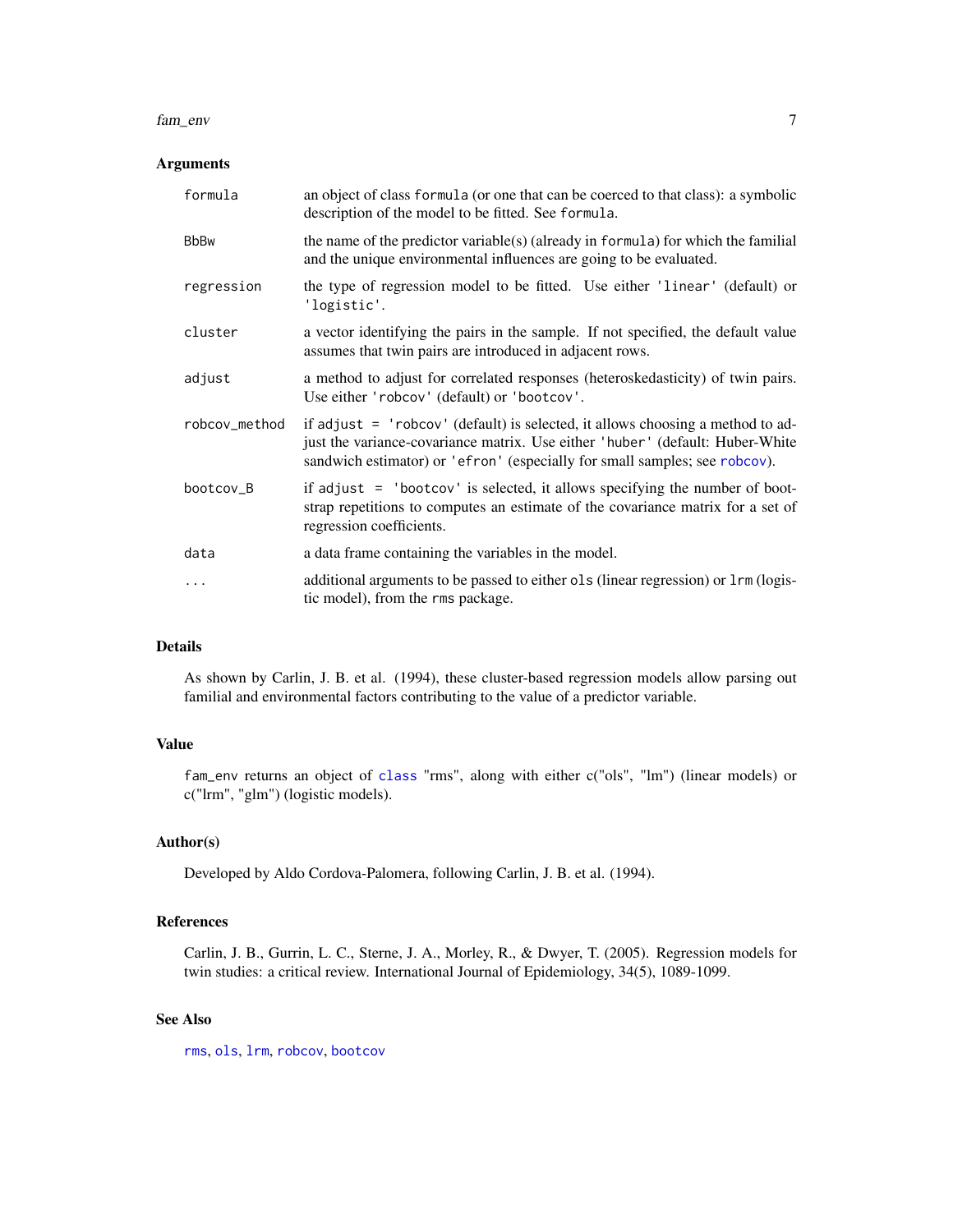## Examples

data(flu\_weight)

```
# The linear regression below tests whether the intrapair differences in
# DNA methylation of a given twin-pair are predicted by its differences in
# either familial (Bb) or environmental (Bw) factors influencing weight
# (in kilograms).
(fam_env_linear <- fam_env(DNAmeth ~ Gender + Age + Weight, BbBw="Weight",
regression='linear', data=flu_weight))
# The linear regression below tests whether the intrapair differences in
# flu (binary outcome) of a given twin-pair are predicted by its differences
# in either familial (Bb) or environmental (Bw) factors influencing weight
# (in kilograms).
(fam_env_logistic <- fam_env(FluNow ~ Gender + Age + Weight, BbBw="Weight",
regression='logistic', data=flu_weight))
```
flu\_weight *Flu, Body Weight and DNA methylation*

#### **Description**

An artificial dataset containing information on flu, body weight and DNA methylation at an immune system gene locus, as well as demographic variables.

#### Usage

data("flu\_weight")

## Format

A data frame with 200 observations on the following 7 variables.

- DNAmeth a numeric vector: DNA methylation fraction (ranging 0-1) at an immune system gene locus
- FluNow a numeric vector: Presence of severe flu at the moment of sample collection

FluChild a numeric vector: History of recurrent flu during childhood

Gender a character vector: Pair's gender

Age a numeric vector: Pair's age

Weight a numeric vector: Body weight in kilograms

PairNum a numeric vector: Randomly assigned pair number

<span id="page-7-0"></span>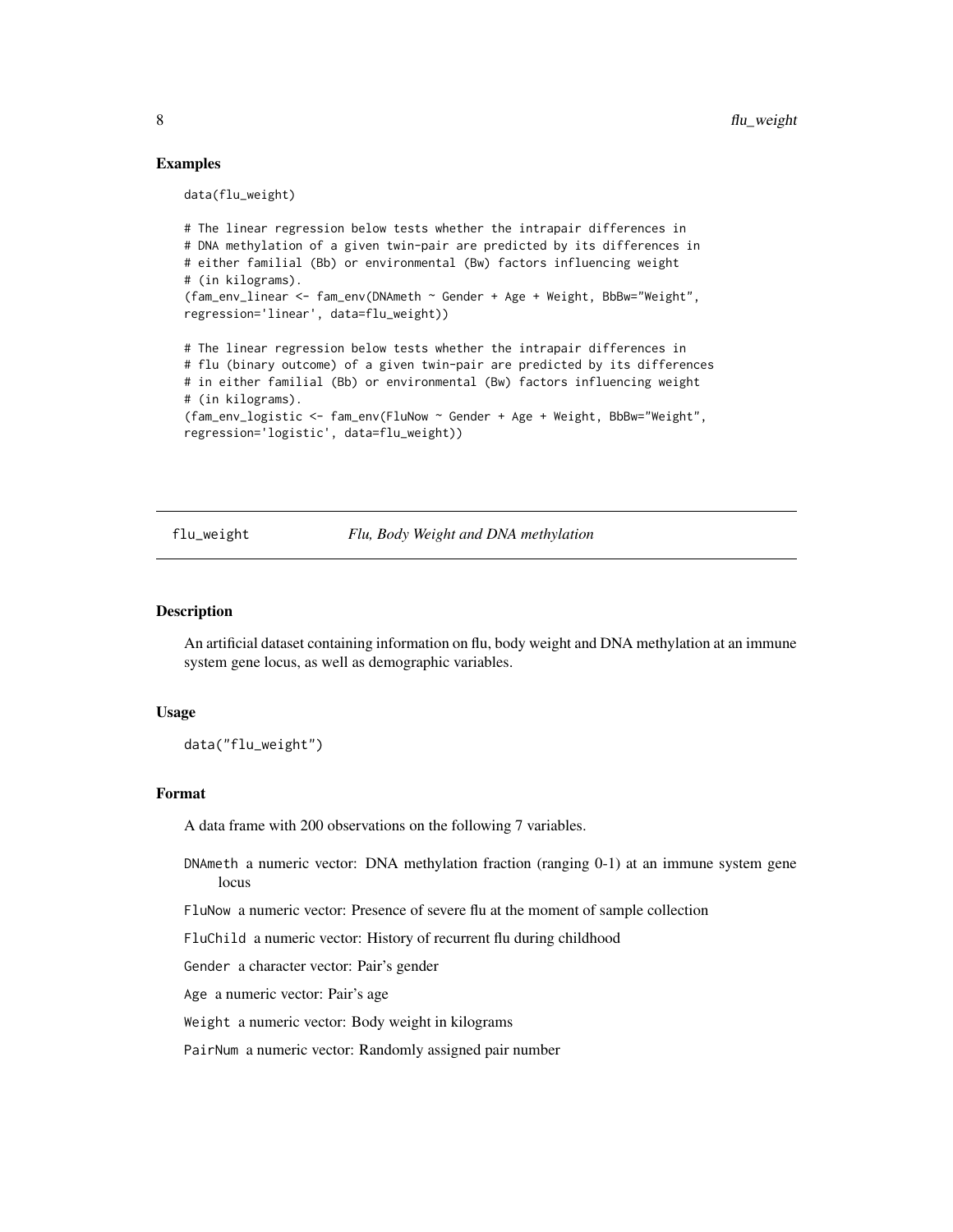#### <span id="page-8-0"></span>log\_dif 9

#### Details

As observed from this dataset, the individuals of the sample are sorted following two criteria: 1) twin pairs are put together (adjacent rows), and 2) all twins are discordant for present flu (FluNow).

The second condition is necessary only when using the log\_dif function.

It is recommended pre-sorting all datasets used along with this R package following criterion "1" or criteria "1" and "2".

log\_dif *Test for intrapair logarithm-based phenotypic differences based on pair-level predictor variables*

## **Description**

Linear regression model to test whether the intrapair phenotypic differences in a continuous outcome (i.e., DNA methylation) in phenotype-discordant pairs are due to factors that are identical for both co-twins (i.e., a genotype). It is based on the work on Epigenetic Epidemiology by Tan, Q. (2013). It is similar to the abs\_dif function in this package, inspired by Berg, K. (1994).

## Usage

log\_dif(formula, data, ...)

#### Arguments

| formula | an object of class formula (or one that can be coerced to that class): a symbolic<br>description of the model to be fitted. See formula. |
|---------|------------------------------------------------------------------------------------------------------------------------------------------|
| data    | a data frame containing the variables in the model.                                                                                      |
| $\cdot$ | additional arguments to be passed to either ols, from the rms package.                                                                   |

#### Details

Similar to the model implemented in the abs\_dif function in this package, log\_dif tests whether the logarithm of the difference in an outcome measure in phenotype-discordant pairs is explained by paired-level exposures such as age. Of note, the affected co-twin is set before (one row above of) his/her co-twin in the data dataset. This model was originally proposed by Tan, Q. (2013) in the context of Epigenetic Epidemiology, to evaluate whether phenotype-discordant pairs have DNA methylation differences due to pair-level exposures.

#### Value

log\_dif returns an object of [class](#page-0-0) c("ols" "rms" "lm").

## Author(s)

Aldo Cordova-Palomera.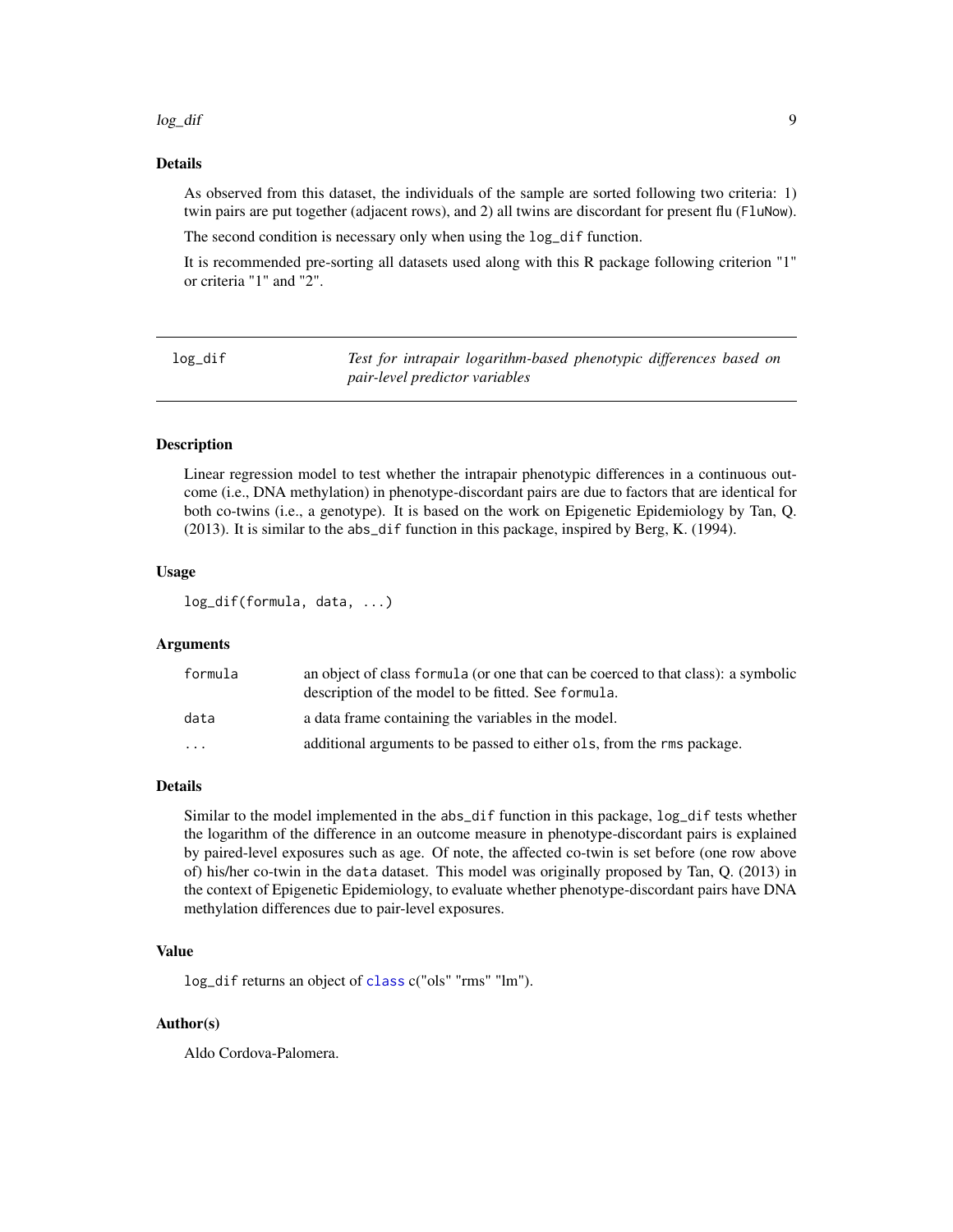## References

Tan, Q. (2013). Epigenetic Epidemiology of Complex Diseases Using Twins. Medical Epigenetics, 1(1), 46-51.

Tan, Q., Frost, M., Heijmans, B. T., von Bornemann Hjelmborg, J., Tobi, E. W., Christensen, K., & Christiansen, L. (2014). Epigenetic signature of birth weight discordance in adult twins. BMC genomics, 15(1), 1062.

## See Also

[rms](#page-0-0), [ols](#page-0-0)

## Examples

data(flu\_weight)

# The linear regression below tests whether DNA methylation differences at a # given locus are predicted by pair level variables (such as gender, age # or both). (logarithm\_differences <- log\_dif(DNAmeth ~ Gender + Age, data=flu\_weight))

<span id="page-9-0"></span>